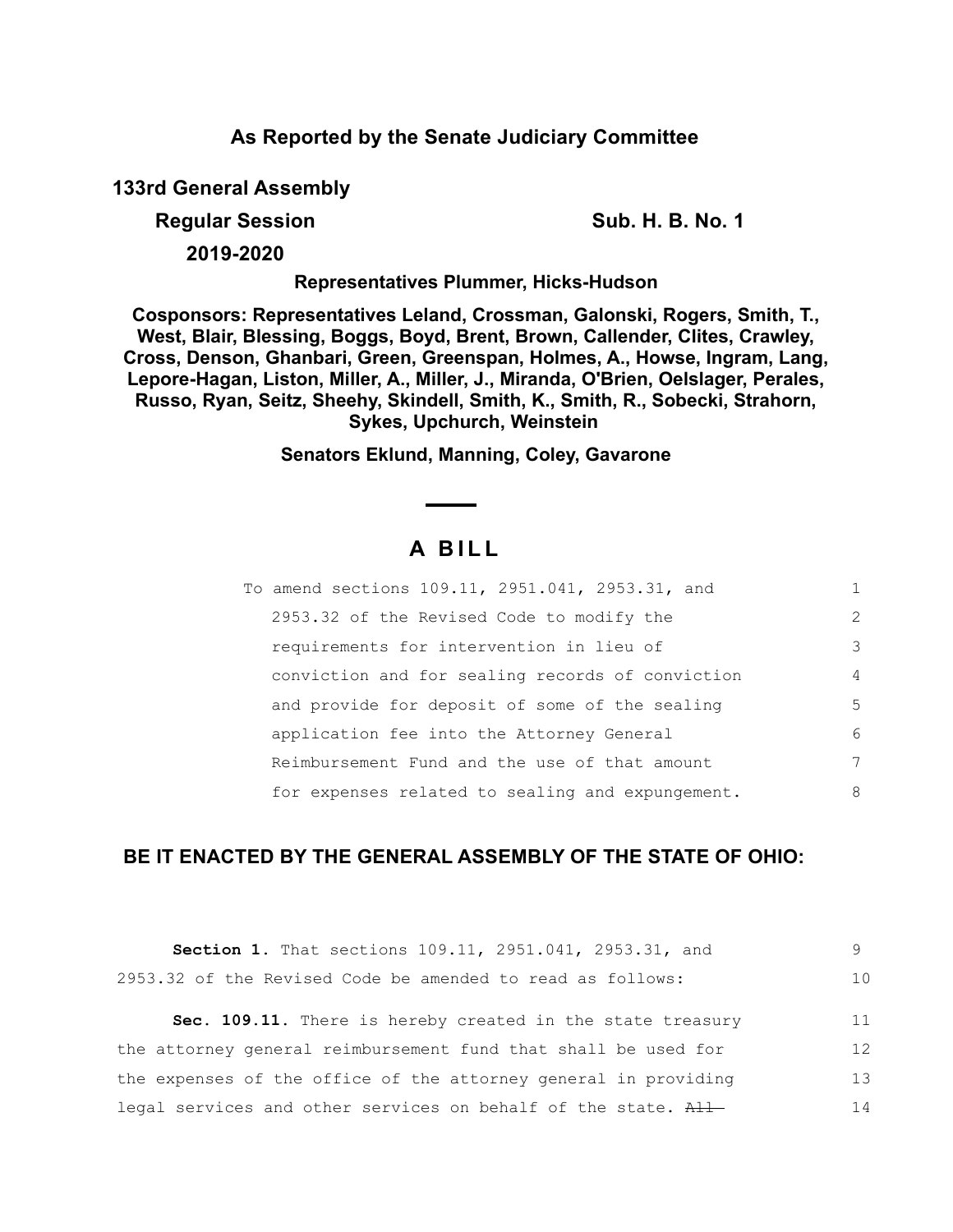#### **Sub. H. B. No. 1 Page 2 As Reported by the Senate Judiciary Committee**

| Except as otherwise provided in this division, all amounts        | 15 |
|-------------------------------------------------------------------|----|
| received by the attorney general as reimbursement for legal       | 16 |
| services and other services that have been rendered to other      | 17 |
| state agencies shall be paid into the state treasury to the       | 18 |
| credit of the attorney general reimbursement fund. All amounts    | 19 |
| awarded by a court to the attorney general for attorney's fees,   | 20 |
| investigation costs, expert witness fees, fines, and all other    | 21 |
| costs and fees associated with representation provided by the     | 22 |
| attorney general and all amounts awarded to the attorney general  | 23 |
| by a court shall be paid into the state treasury to the credit    | 24 |
| of the attorney general reimbursement fund. All amounts paid      | 25 |
| into the state treasury under division (C) (3) of section 2953.32 | 26 |
| of the Revised Code and that are required under that division to  | 27 |
| be credited to the attorney general reimbursement fund shall be   | 28 |
| credited to the fund, and the amounts so credited shall be used   | 29 |
| by the bureau of criminal identification and investigation for    | 30 |
| expenses related to the sealing or expungement of records.        | 31 |

**Sec. 2951.041.** (A)(1) If an offender is charged with a criminal offense, including but not limited to a violation of section 2913.02, 2913.03, 2913.11, 2913.21, 2913.31, or 2919.21 of the Revised Code, and the court has reason to believe that drug or alcohol usage by the offender was a factor leading to the criminal offense with which the offender is charged or that, at the time of committing that offense, the offender had a mental illness, was a person with an intellectual disability, or was a victim of a violation of section 2905.32 or 2907.21 of the Revised Code and that the mental illness, status as a person with an intellectual disability, or fact that the offender was a victim of a violation of section 2905.32 or 2907.21 of the Revised Code was a factor leading to the offender's criminal behavior, the court may accept, prior to the entry of a guilty 32 33 34 35 36 37 38 39 40 41 42 43 44 45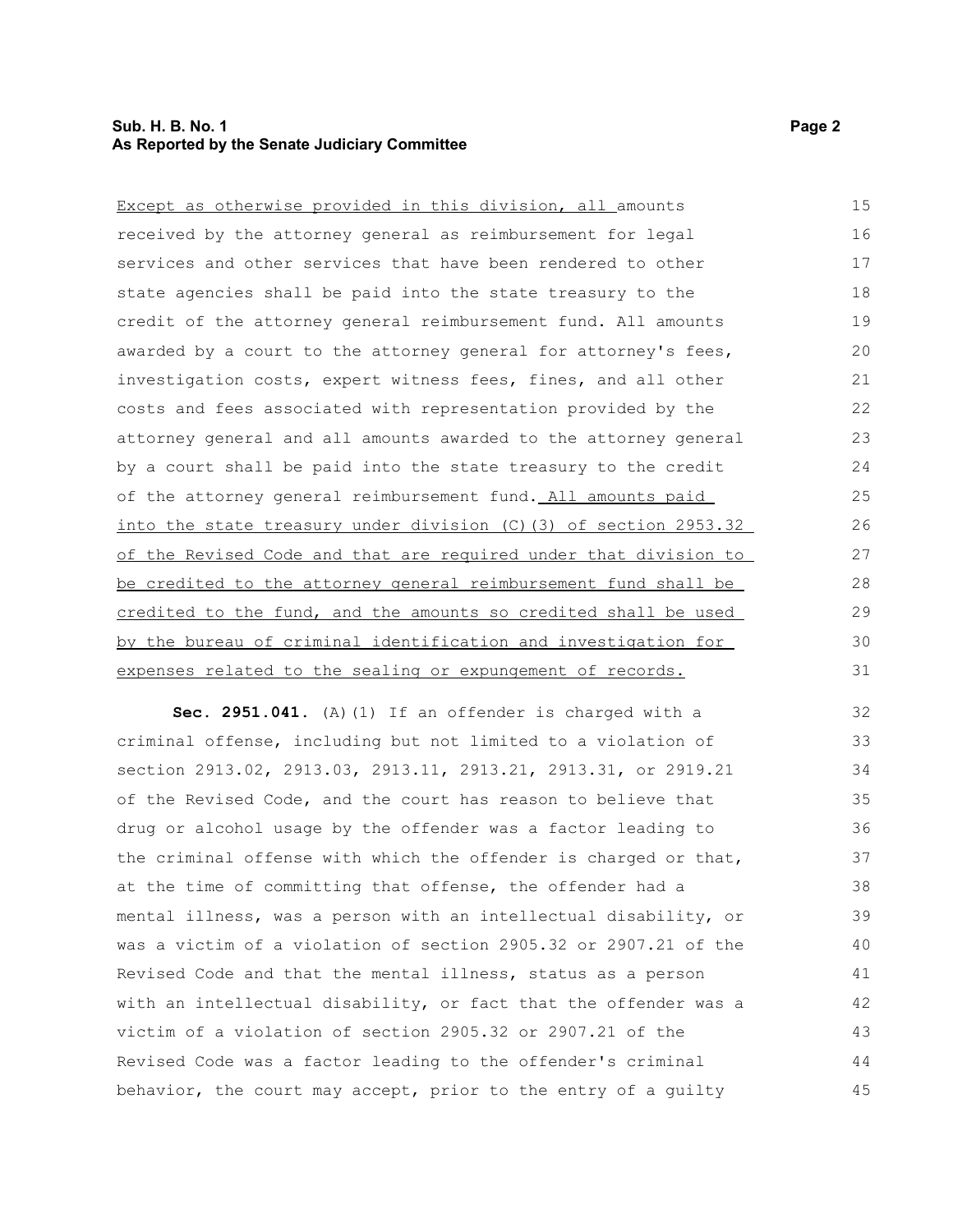#### **Sub. H. B. No. 1 Page 3 As Reported by the Senate Judiciary Committee**

plea, the offender's request for intervention in lieu of conviction. The request shall include a statement from the offender as to whether the offender is alleging that drug or alcohol usage by the offender was a factor leading to the criminal offense with which the offender is charged or is alleging that, at the time of committing that offense, the offender had a mental illness, was a person with an intellectual disability, or was a victim of a violation of section 2905.32 or 2907.21 of the Revised Code and that the mental illness, status as a person with an intellectual disability, or fact that the offender was a victim of a violation of section 2905.32 or 2907.21 of the Revised Code was a factor leading to the criminal offense with which the offender is charged. The request also shall include a waiver of the defendant's right to a speedy trial, the preliminary hearing, the time period within which the grand jury may consider an indictment against the offender, and arraignment, unless the hearing, indictment, or arraignment has already occurred. The Unless an offender alleges that drug or alcohol usage by the offender was a factor leading to the criminal offense with which the offender is charged, the court may reject an offender's request without a hearing. If the court elects to consider an offender's request or the offender alleges that drug or alcohol usage by the offender was a factor leading to the criminal offense with which the offender is charged, the court shall conduct a hearing to determine whether the offender is eligible under this section for intervention in lieu of conviction and shall stay all criminal proceedings pending the outcome of the hearing. If the court schedules a hearing, the court shall order an assessment of the offender for the purpose of determining the offender's program eligibility for intervention in lieu of conviction and recommending an appropriate intervention plan. 46 47 48 49 50 51 52 53 54 55 56 57 58 59  $60$ 61 62 63 64 65 66 67 68 69 70 71 72 73 74 75 76 77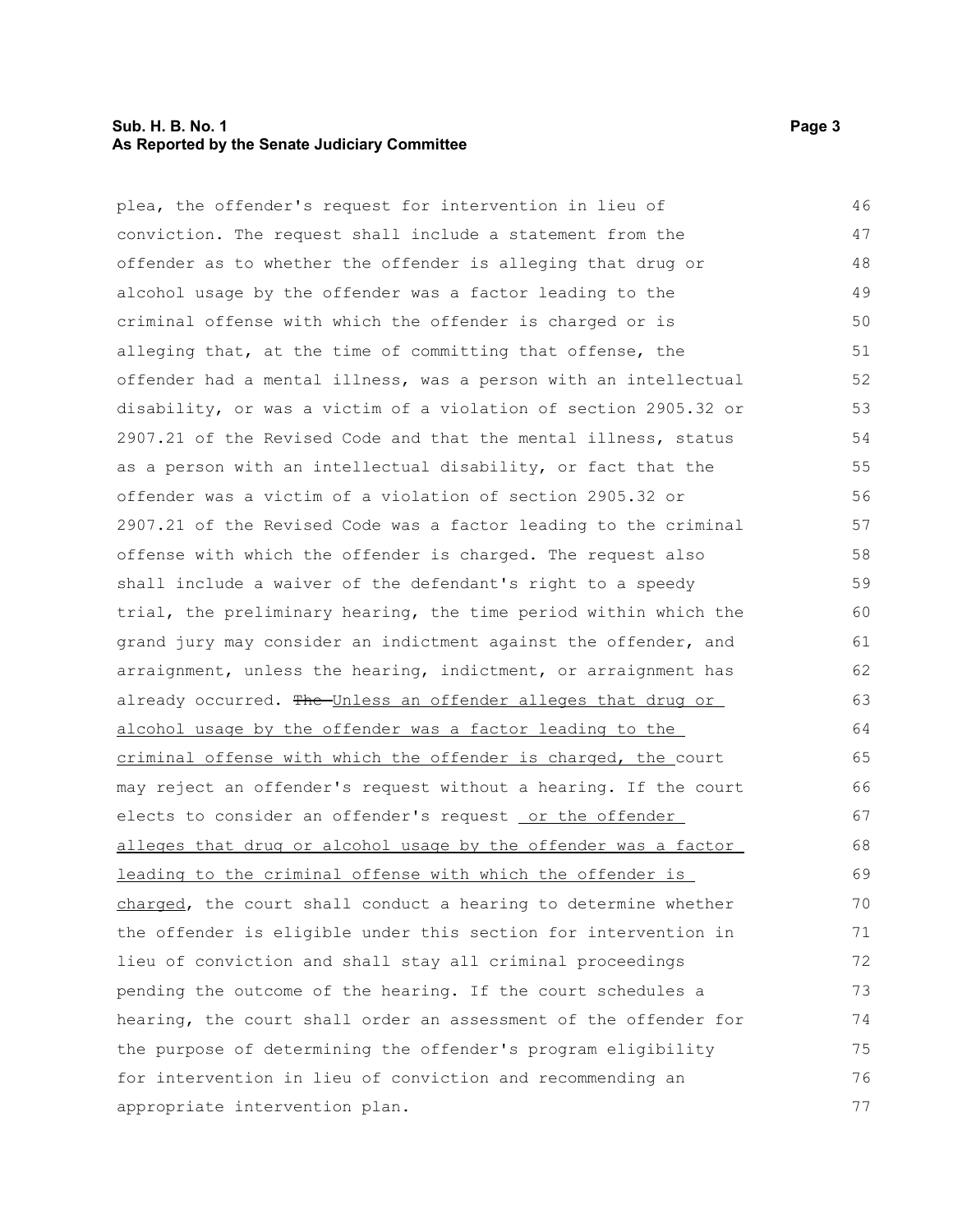#### **Sub. H. B. No. 1 Page 4 As Reported by the Senate Judiciary Committee**

If the offender alleges that drug or alcohol usage by the offender was a factor leading to the criminal offense with which the offender is charged, the court may order that the offender be assessed by a community addiction services provider or a properly credentialed professional for the purpose of determining the offender's program eligibility for intervention in lieu of conviction and recommending an appropriate intervention plan. The community addiction services provider or the properly credentialed professional shall provide a written assessment of the offender to the court. 78 79 80 81 82 83 84 85 86 87

(2) The victim notification provisions of division (C) of section 2930.06 of the Revised Code apply in relation to any hearing held under division (A)(1) of this section. 88 89 90

(B) An offender is eligible for intervention in lieu of conviction if the court finds all of the following: 91 92

(1) The offender previously has not been convicted of or pleaded guilty to any felony offense of violence. 93 94

(2) The offense is not a felony of the first, second, or third degree, is not an offense of violence, is not a felony sex offense, is not a violation of division (A)(1) or (2) of section 2903.06 of the Revised Code, is not a violation of division (A) (1) of section 2903.08 of the Revised Code, is not a violation of division (A) of section 4511.19 of the Revised Code or a municipal ordinance that is substantially similar to that division, and is not an offense for which a sentencing court is required to impose a mandatory prison term. 95 96 97 98 99 100 101 102 103

(3) The offender is not charged with a violation of section 2925.02, 2925.04, or 2925.06 of the Revised Code, is not charged with a violation of section 2925.03 of the Revised Code 104 105 106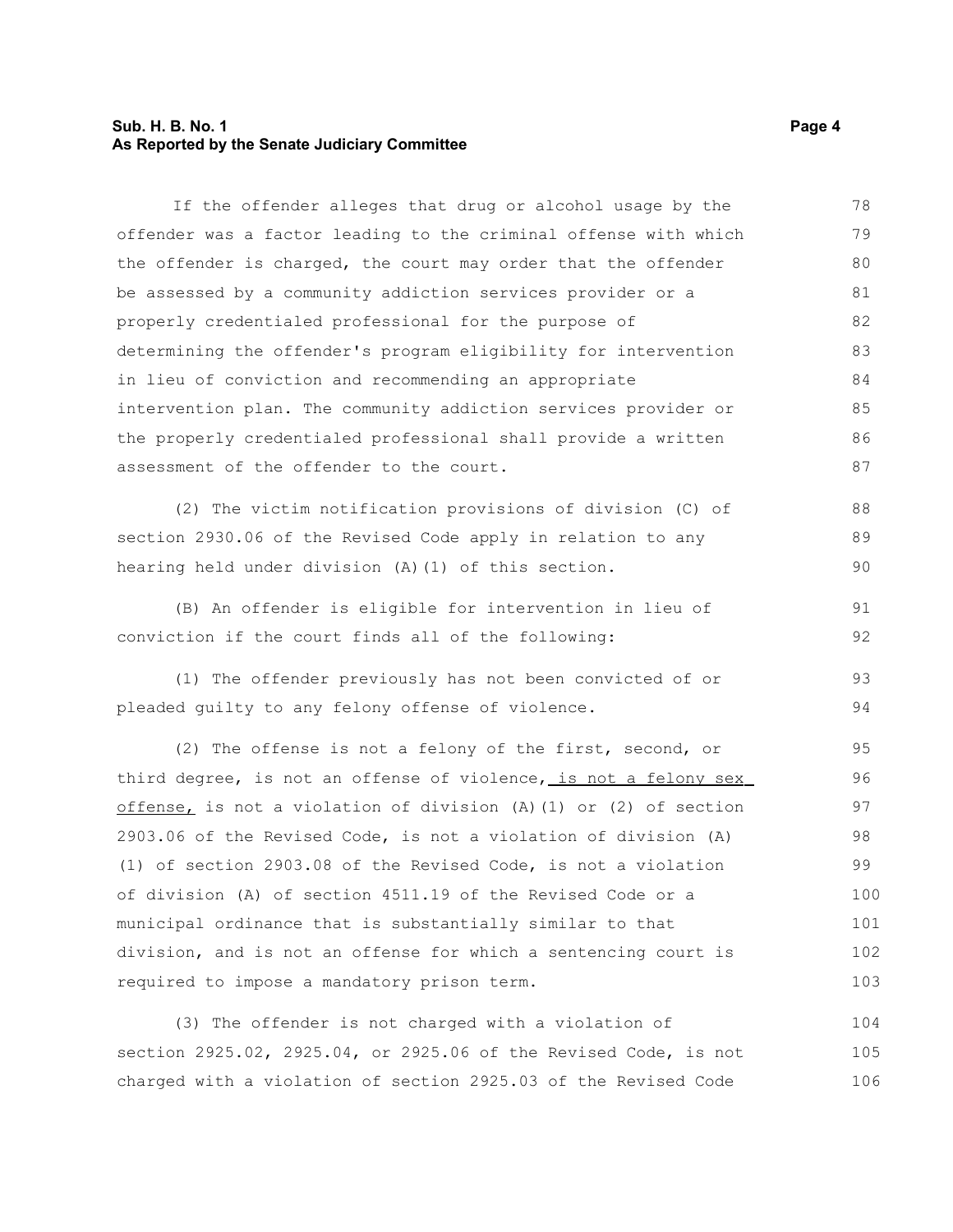#### **Sub. H. B. No. 1 Page 5 As Reported by the Senate Judiciary Committee**

that is a felony of the first, second, third, or fourth degree, and is not charged with a violation of section 2925.11 of the Revised Code that is a felony of the first or second degree. 107 108 109

(4) If an offender alleges that drug or alcohol usage by the offender was a factor leading to the criminal offense with which the offender is charged, the court has ordered that the offender be assessed by a community addiction services provider or a properly credentialed professional for the purpose of determining the offender's program eligibility for intervention in lieu of conviction and recommending an appropriate intervention plan, the offender has been assessed by a community addiction services provider of that nature or a properly credentialed professional in accordance with the court's order, and the community addiction services provider or properly credentialed professional has filed the written assessment of the offender with the court. 110 111 112 113 114 115 116 117 118 119 120 121 122

(5) If an offender alleges that, at the time of committing the criminal offense with which the offender is charged, the offender had a mental illness, was a person with an intellectual disability, or was a victim of a violation of section 2905.32 or 2907.21 of the Revised Code and that the mental illness, status as a person with an intellectual disability, or fact that the offender was a victim of a violation of section 2905.32 or 2907.21 of the Revised Code was a factor leading to that offense, the offender has been assessed by a psychiatrist, psychologist, independent social worker, licensed professional clinical counselor, or independent marriage and family therapist for the purpose of determining the offender's program eligibility for intervention in lieu of conviction and recommending an appropriate intervention plan. 123 124 125 126 127 128 129 130 131 132 133 134 135 136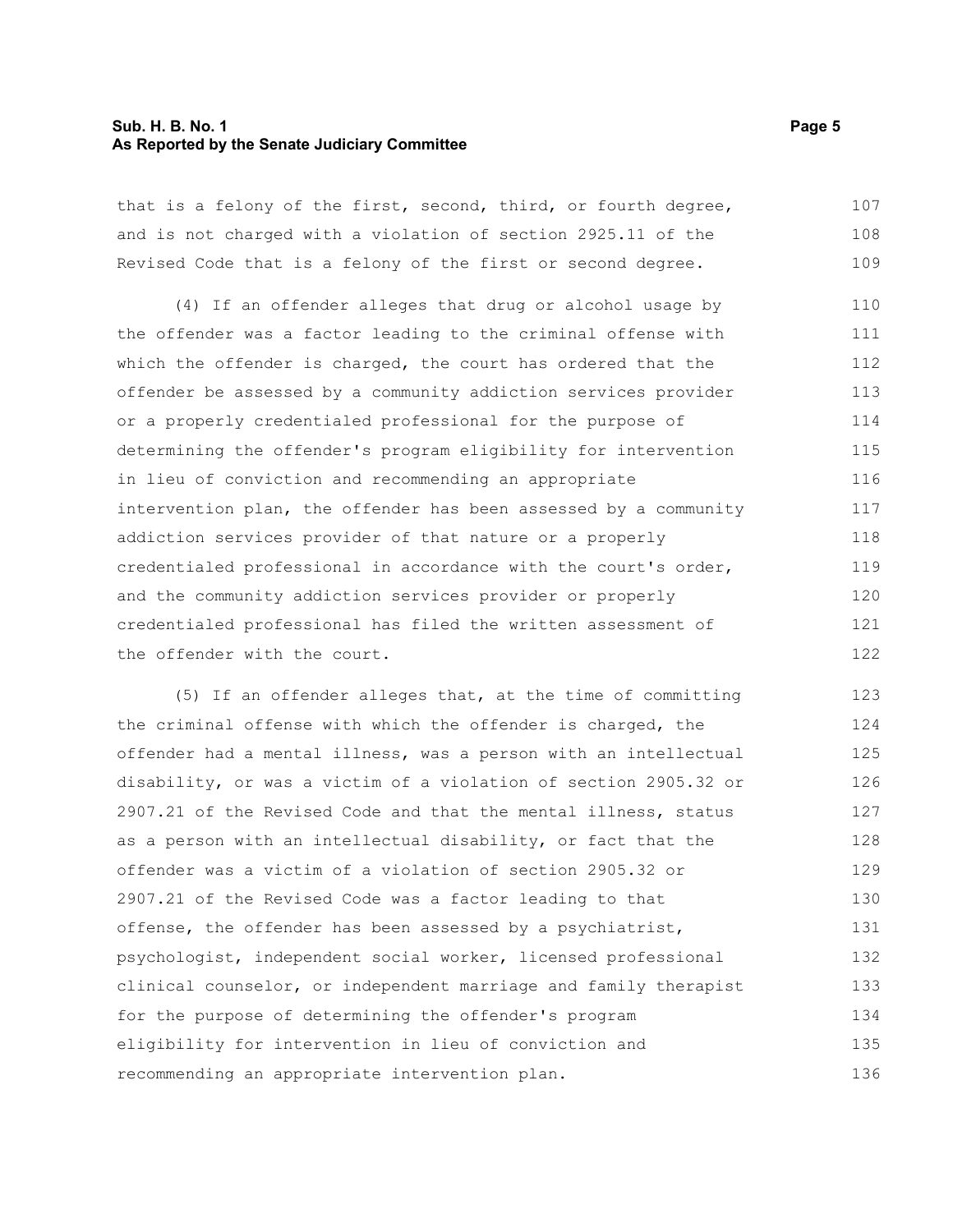#### **Sub. H. B. No. 1 Page 6 As Reported by the Senate Judiciary Committee**

(6) The offender's drug usage, alcohol usage, mental illness, or intellectual disability, or the fact that the offender was a victim of a violation of section 2905.32 or 2907.21 of the Revised Code, whichever is applicable, was a factor leading to the criminal offense with which the offender is charged, intervention in lieu of conviction would not demean the seriousness of the offense, and intervention would substantially reduce the likelihood of any future criminal activity. 137 138 139 140 141 142 143 144 145

(7) The alleged victim of the offense was not sixty-five years of age or older, permanently and totally disabled, under thirteen years of age, or a peace officer engaged in the officer's official duties at the time of the alleged offense. 146 147 148 149

(8) If the offender is charged with a violation of section 2925.24 of the Revised Code, the alleged violation did not result in physical harm to any person.

(9) The offender is willing to comply with all terms and conditions imposed by the court pursuant to division (D) of this section. 153 154 155

(10) The offender is not charged with an offense that would result in the offender being disqualified under Chapter 4506. of the Revised Code from operating a commercial motor vehicle or would subject the offender to any other sanction under that chapter. 156 157 158 159 160

(C) At the conclusion of a hearing held pursuant to division (A) of this section, the court shall enter its determination as to determine whether the offender will be granted intervention in lieu of conviction. In making this determination, the court shall presume that intervention in lieu 161 162 163 164 165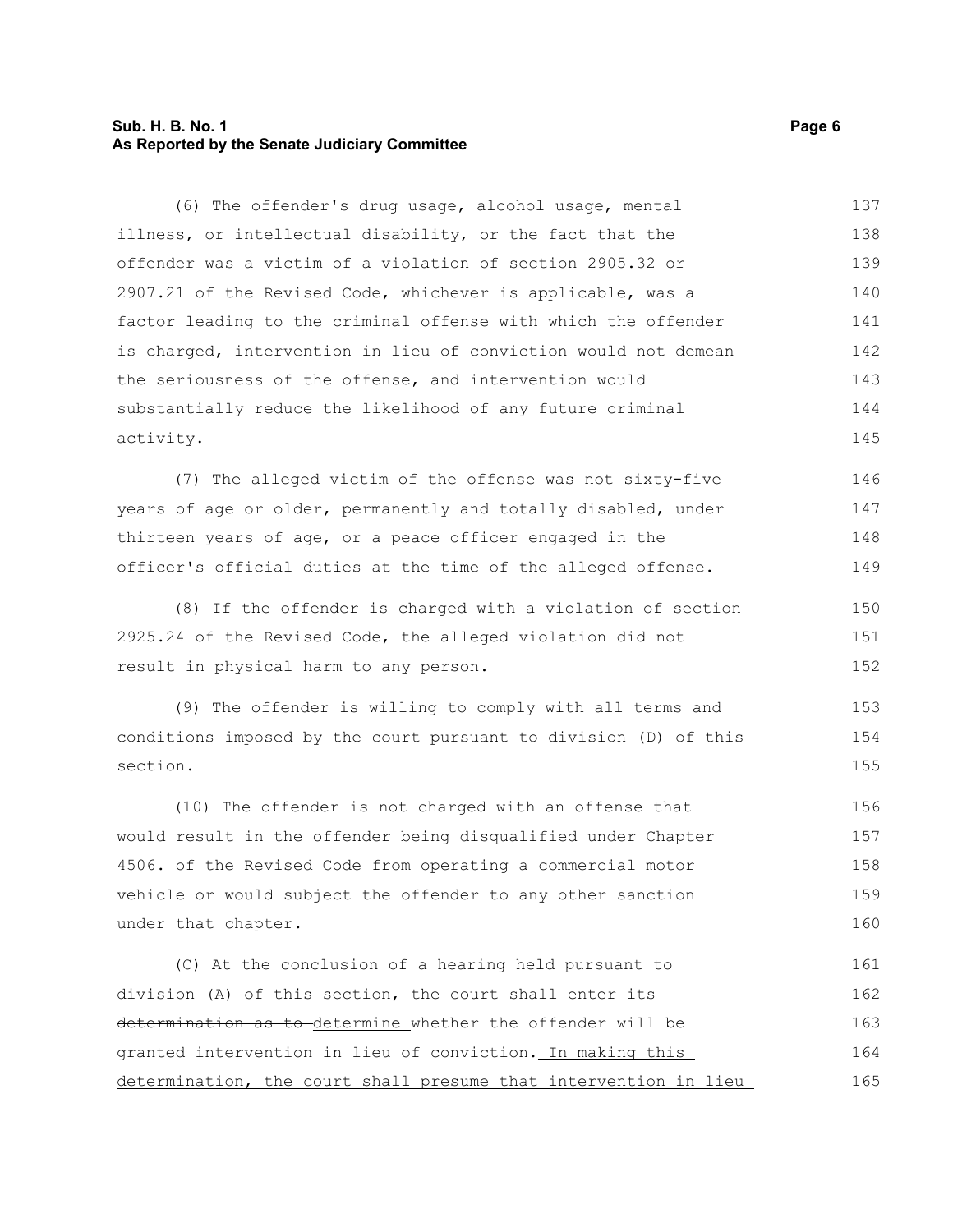### **Sub. H. B. No. 1 Page 7 As Reported by the Senate Judiciary Committee**

| of conviction is appropriate. If the court finds under this      | 166 |
|------------------------------------------------------------------|-----|
| division and division (B) of this section that the offender is   | 167 |
| eligible for intervention in lieu of conviction-and grants the-  | 168 |
| offender's request, the court shall grant the offender's request | 169 |
| unless the court finds specific reasons to believe that the      | 170 |
| candidate's participation in intervention in lieu of conviction  | 171 |
| would be inappropriate.                                          | 172 |
| If the court denies an eligible offender's request for           | 173 |
| intervention in lieu of conviction, the court shall state the    | 174 |
| reasons for the denial, with particularity, in a written entry.  | 175 |
| If the court grants the offender's request, the court            | 176 |
| shall accept the offender's plea of guilty and waiver of the     | 177 |
| defendant's right to a speedy trial, the preliminary hearing,    | 178 |
| the time period within which the grand jury may consider an      | 179 |
| indictment against the offender, and arraignment, unless the     | 180 |
| hearing, indictment, or arraignment has already occurred. In     | 181 |
| addition, the court then may stay all criminal proceedings and   | 182 |
| order the offender to comply with all terms and conditions       | 183 |
| imposed by the court pursuant to division (D) of this section.   | 184 |
| If the court finds that the offender is not eligible or does not | 185 |
| grant the offender's request, the criminal proceedings against   | 186 |
| the offender shall proceed as if the offender's request for      | 187 |
| intervention in lieu of conviction had not been made.            | 188 |
| (D) If the court grants an offender's request for                | 189 |
| intervention in lieu of conviction, the court shall place the    | 190 |
| offender under the general control and supervision of the county | 191 |
| probation department, the adult parole authority, or another     | 192 |
| appropriate local probation or court services agency, if one     | 193 |
| exists, as if the offender was subject to a community control    | 194 |

sanction imposed under section 2929.15, 2929.18, or 2929.25 of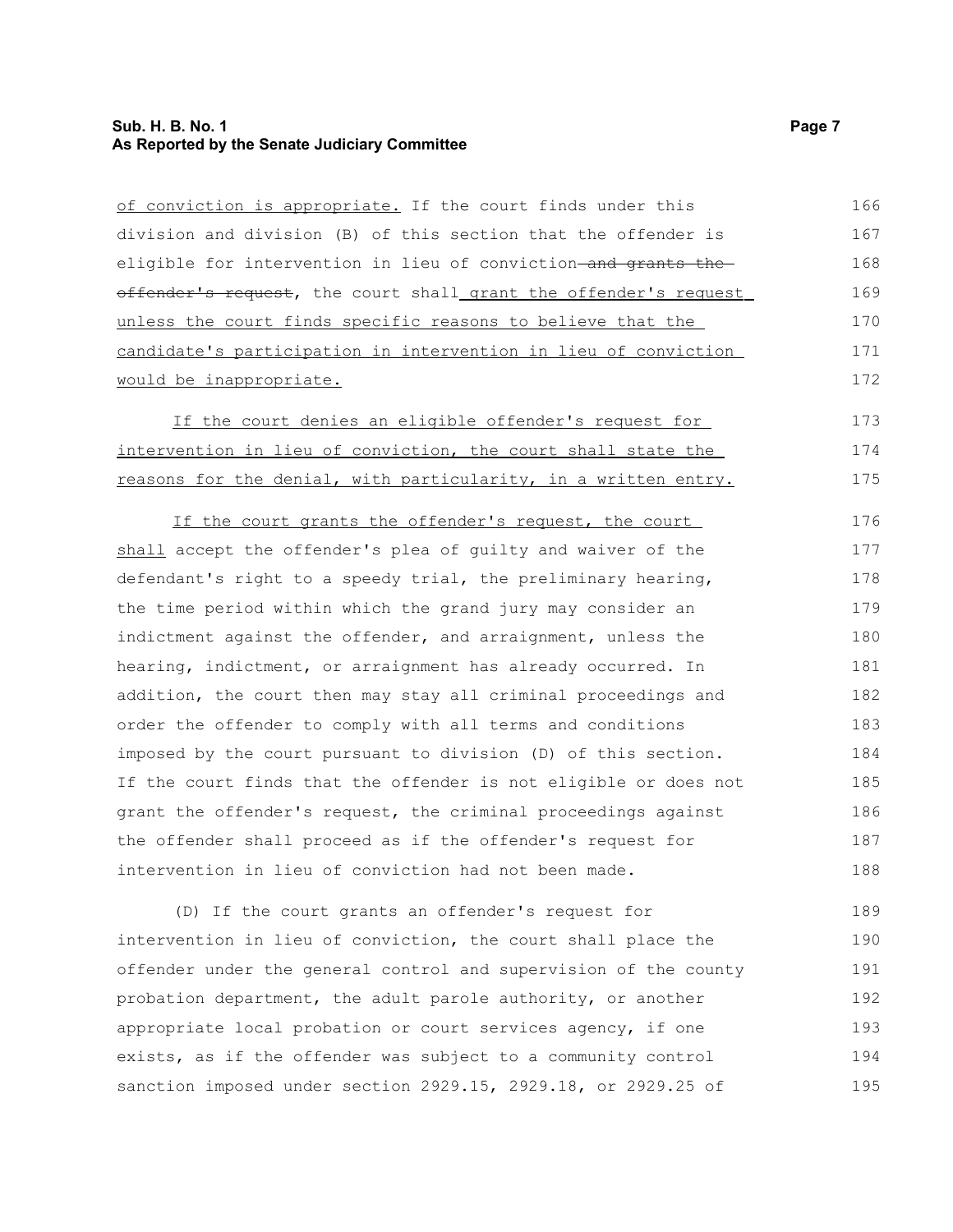#### **Sub. H. B. No. 1 Page 8 As Reported by the Senate Judiciary Committee**

the Revised Code. The court shall establish an intervention plan for the offender. The terms and conditions of the intervention plan shall require the offender, for at least one year, but not more than five years, from the date on which the court grants the order of intervention in lieu of conviction, to abstain from the use of illegal drugs and alcohol, to participate in treatment and recovery support services, and to submit to regular random testing for drug and alcohol use and may include any other treatment terms and conditions, or terms and conditions similar to community control sanctions, which may include community service or restitution, that are ordered by the court. 196 197 198 199 200 201 202 203 204 205 206 207

(E) If the court grants an offender's request for intervention in lieu of conviction and the court finds that the offender has successfully completed the intervention plan for the offender, including the requirement that the offender abstain from using illegal drugs and alcohol for a period of at least one year, but not more than five years, from the date on which the court granted the order of intervention in lieu of conviction, the requirement that the offender participate in treatment and recovery support services, and all other terms and conditions ordered by the court, the court shall dismiss the proceedings against the offender. Successful completion of the intervention plan and period of abstinence under this section shall be without adjudication of guilt and is not a criminal conviction for purposes of any disqualification or disability imposed by law and upon conviction of a crime, and the court may order the sealing of records related to the offense in question, as a dismissal of the charges, in the manner provided in sections-2953.31 2953.51 to-2953.36 2953.56 of the Revised Code. 208 209 210 211 212 213 214 215 216 217 218 219 220 221 222 223 224 225

(F) If the court grants an offender's request for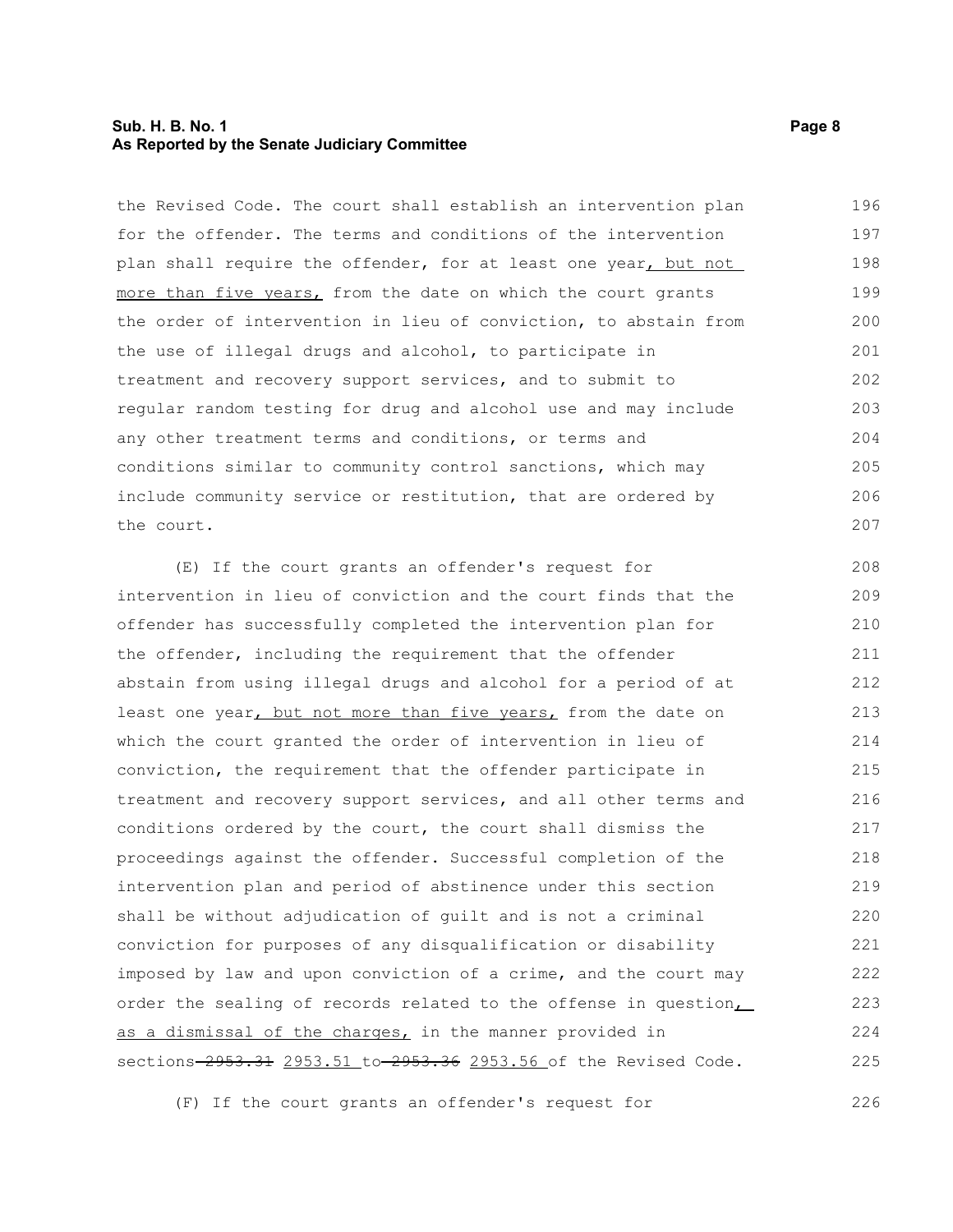#### **Sub. H. B. No. 1 Page 9 As Reported by the Senate Judiciary Committee**

in section 2929.01 of the Revised Code.

intervention in lieu of conviction and the offender fails to comply with any term or condition imposed as part of the intervention plan for the offender, the supervising authority for the offender promptly shall advise the court of this failure, and the court shall hold a hearing to determine whether the offender failed to comply with any term or condition imposed as part of the plan. If the court determines that the offender has failed to comply with any of those terms and conditions, it may continue the offender on intervention in lieu of conviction, continue the offender on intervention in lieu of conviction with additional terms, conditions, and sanctions, or enter a finding of guilty and impose an appropriate sanction under Chapter 2929. of the Revised Code. If the court sentences the offender to a prison term, the court, after consulting with the department of rehabilitation and correction regarding the availability of services, may order continued court-supervised activity and treatment of the offender during the prison term and, upon consideration of reports received from the department concerning the offender's progress in the program of activity and treatment, may consider judicial release under section 2929.20 of the Revised Code. (G) As used in this section: (1) "Community addiction services provider" has the same meaning as in section 5119.01 of the Revised Code. (2) "Community control sanction" has the same meaning as 227 228 229 230 231 232 233 234 235 236 237 238 239 240 241 242 243 244 245 246 247 248 249 250 251

(3) "Intervention in lieu of conviction" means any courtsupervised activity that complies with this section. 253 254

(4) "Intellectual disability" has the same meaning as in 255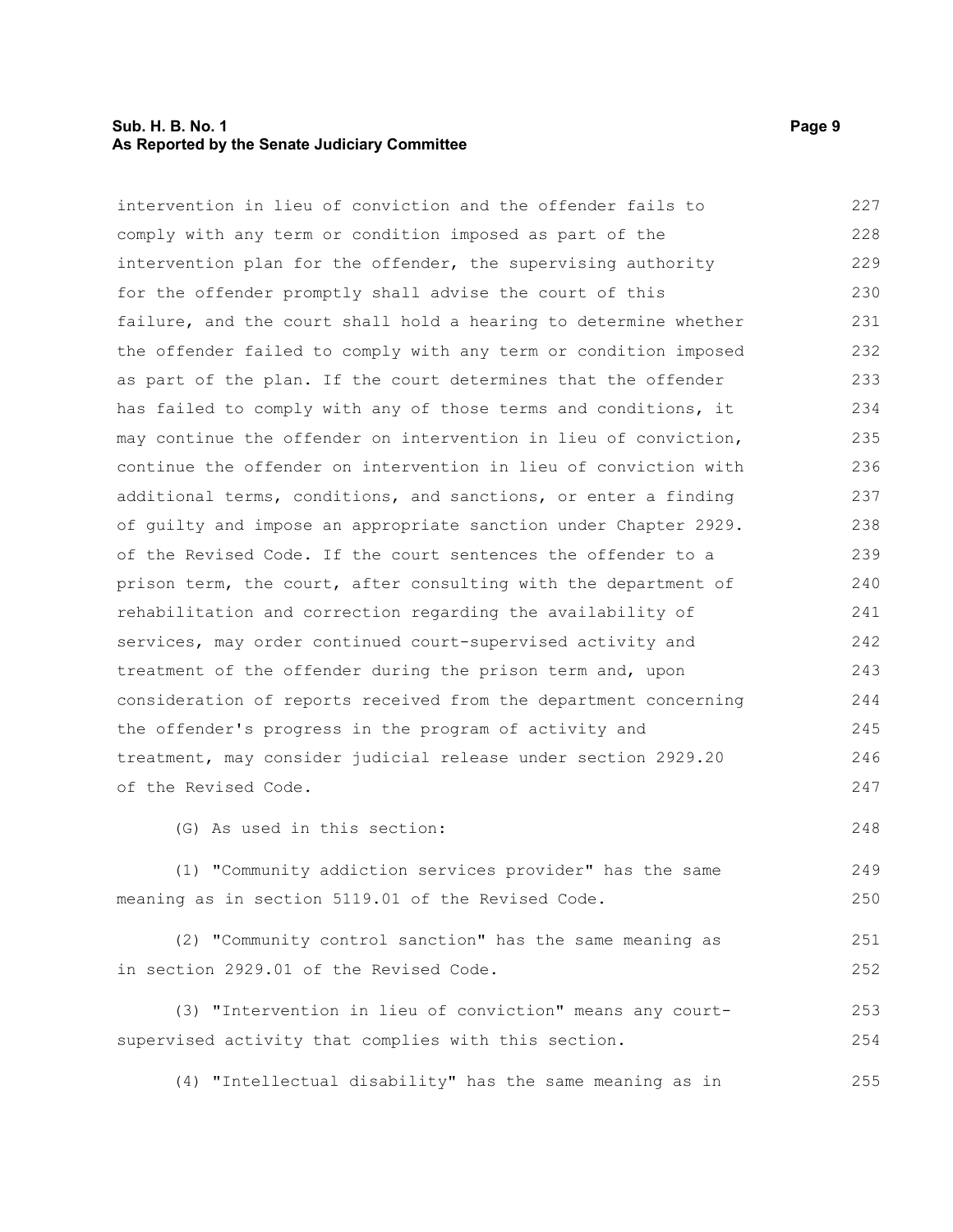section 5123.01 of the Revised Code. (5) "Peace officer" has the same meaning as in section 2935.01 of the Revised Code. (6) "Mental illness" and "psychiatrist" have the same meanings as in section 5122.01 of the Revised Code. (7) "Psychologist" has the same meaning as in section

4732.01 of the Revised Code. 261 262

(8) "Felony sex offense" means a violation of a section contained in Chapter 2907. of the Revised Code that is a felony. 263 264

**Sec. 2953.31.** As used in sections 2953.31 to 2953.36 of the Revised Code: 265 266

(A)(1) "Eligible offender" means either of the following:

(a) Anyone who has been convicted of one or more offenses, but not more than five felonies, in this state or any other jurisdiction, if all of the offenses in this state are felonies of the fourth or fifth degree or misdemeanors and none of those offenses are an offense of violence or a felony sex offense and all of the offenses in another jurisdiction, if committed in this state, would be felonies of the fourth or fifth degree or misdemeanors and none of those offenses would be an offense of violence or a felony sex offense; 268 269 270 271 272 273 274 275 276

(b) Anyone who has been convicted of an offense in this state or any other jurisdiction, to whom division (A)(1)(a) of this section does not apply, and who has not more than one two felony-conviction convictions, has not more than two-four misdemeanor convictions, or, if the person has exactly two felony convictions, has not more than one those two felony conviction convictions and one two misdemeanor conviction 277 278 279 280 281 282 283

256

257 258

259 260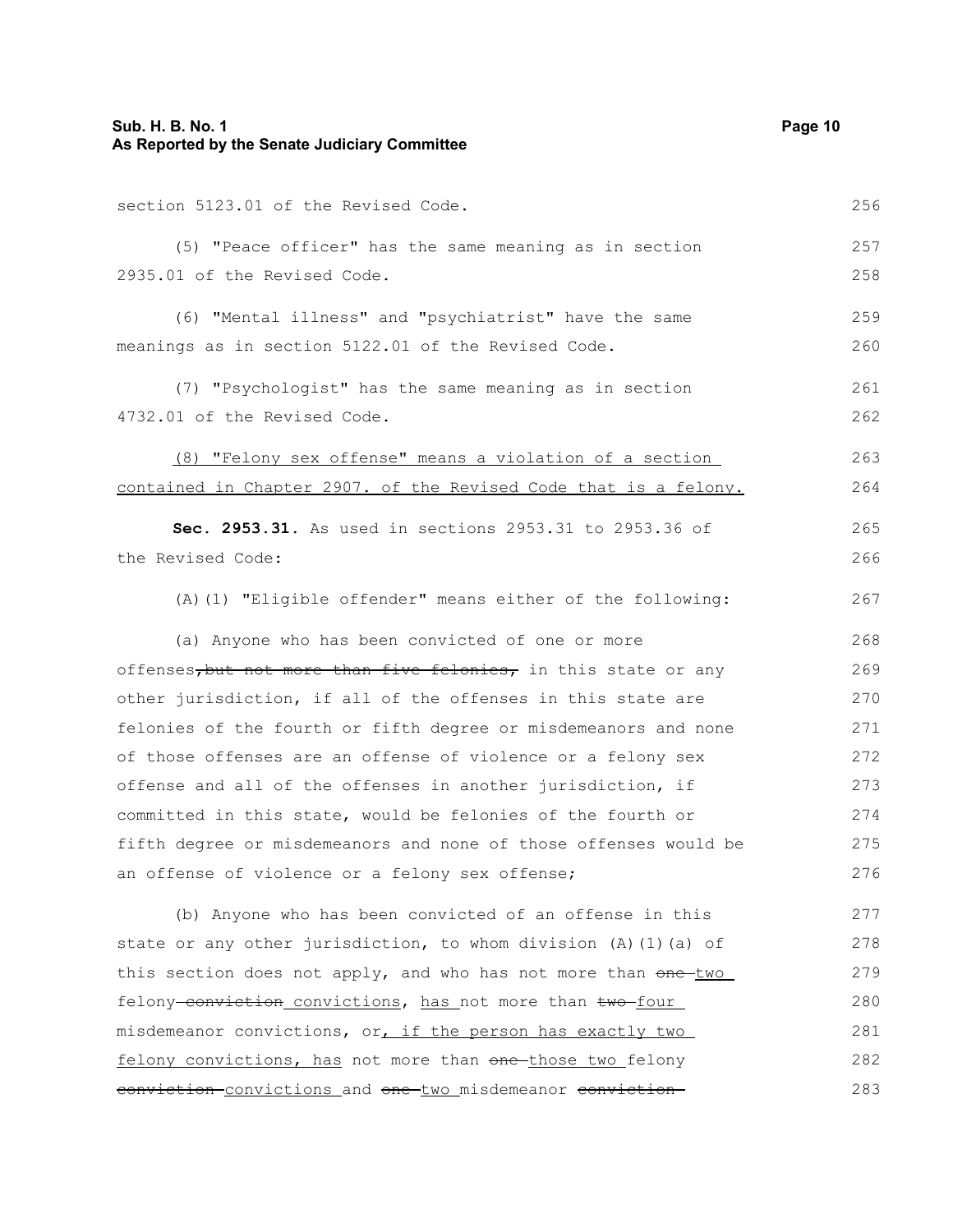#### **Sub. H. B. No. 1 Page 11 As Reported by the Senate Judiciary Committee**

convictions in this state or any other jurisdiction. The conviction that is requested to be sealed shall be a conviction that is eligible for sealing as provided in section 2953.36 of the Revised Code. When two or more convictions result from or are connected with the same act or result from offenses committed at the same time, they shall be counted as one conviction. When two or three convictions result from the same indictment, information, or complaint, from the same plea of guilty, or from the same official proceeding, and result from related criminal acts that were committed within a three-month period but do not result from the same act or from offenses committed at the same time, they shall be counted as one conviction, provided that a court may decide as provided in division (C)(1)(a) of section 2953.32 of the Revised Code that it is not in the public interest for the two or three convictions to be counted as one conviction. 284 285 286 287 288 289 290 291 292 293 294 295 296 297 298 299

(2) For purposes of, and except as otherwise provided in, division (A)(1)(b) of this section, a conviction for a minor misdemeanor, for a violation of any section in Chapter 4507., 4510., 4511., 4513., or 4549. of the Revised Code, or for a violation of a municipal ordinance that is substantially similar to any section in those chapters is not a conviction. However, a conviction for a violation of section 4511.19, 4511.251, 4549.02, 4549.021, 4549.03, 4549.042, or 4549.62 or sections 4549.41 to 4549.46 of the Revised Code, for a violation of section 4510.11 or 4510.14 of the Revised Code that is based upon the offender's operation of a vehicle during a suspension imposed under section 4511.191 or 4511.196 of the Revised Code, for a violation of a substantially equivalent municipal ordinance, for a felony violation of Title XLV of the Revised Code, or for a violation of a substantially equivalent former 300 301 302 303 304 305 306 307 308 309 310 311 312 313 314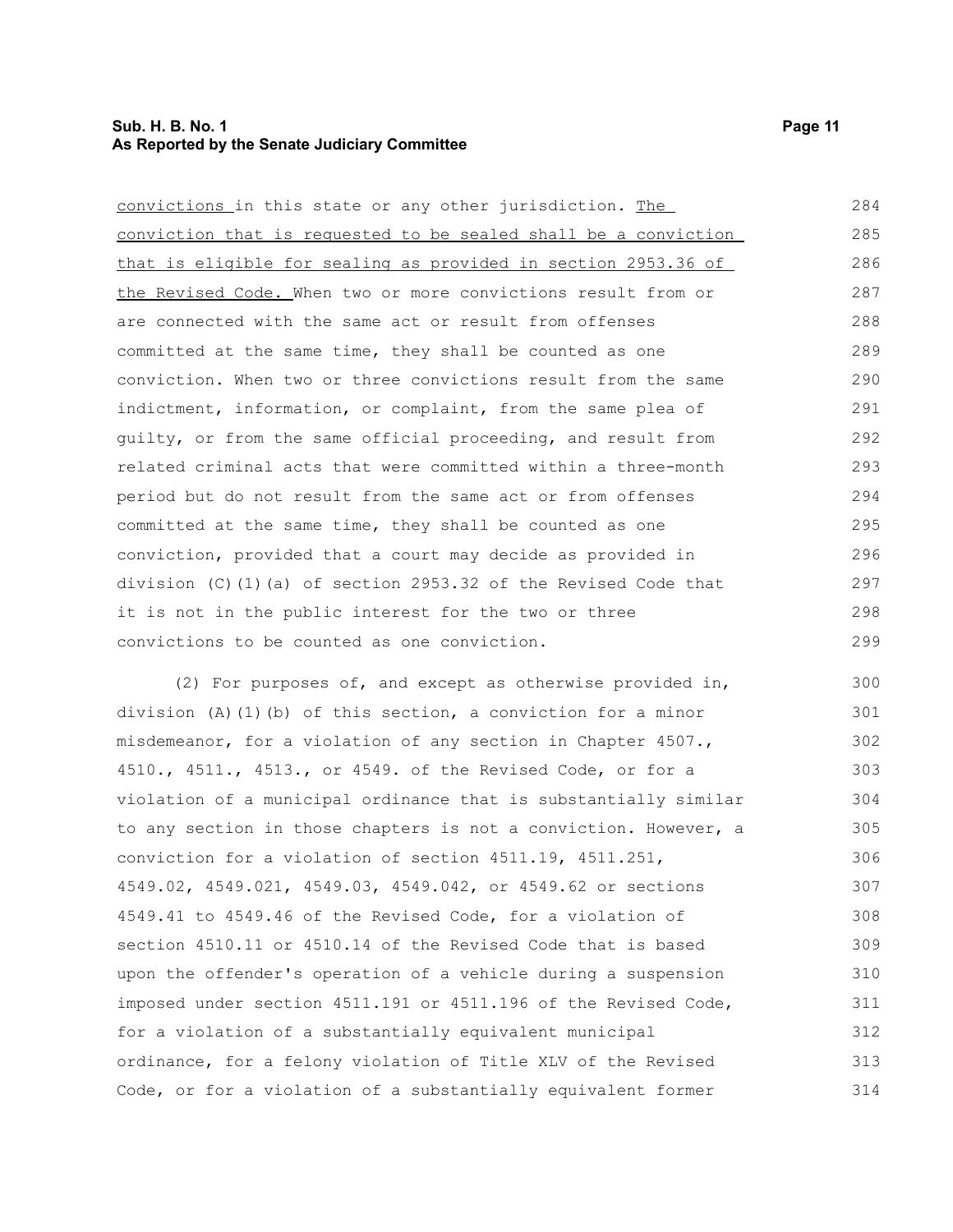| law of this state or former municipal ordinance shall be         | 315 |
|------------------------------------------------------------------|-----|
| considered a conviction.                                         | 316 |
| (B) "Prosecutor" means the county prosecuting attorney,          | 317 |
| city director of law, village solicitor, or similar chief legal  | 318 |
| officer, who has the authority to prosecute a criminal case in   | 319 |
| the court in which the case is filed.                            | 320 |
| (C) "Bail forfeiture" means the forfeiture of bail by a          | 321 |
| defendant who is arrested for the commission of a misdemeanor,   | 322 |
| other than a defendant in a traffic case as defined in Traffic   | 323 |
| Rule 2, if the forfeiture is pursuant to an agreement with the   | 324 |
| court and prosecutor in the case.                                | 325 |
| (D) "Official records" has the same meaning as in division       | 326 |
| (D) of section 2953.51 of the Revised Code.                      | 327 |
| (E) "Official proceeding" has the same meaning as in             | 328 |
| section 2921.01 of the Revised Code.                             | 329 |
| (F) "Community control sanction" has the same meaning as         | 330 |
| in section 2929.01 of the Revised Code.                          | 331 |
| (G) "Post-release control" and "post-release control             | 332 |
| sanction" have the same meanings as in section 2967.01 of the    | 333 |
| Revised Code.                                                    | 334 |
| (H) "DNA database, " "DNA record, " and "law enforcement         | 335 |
| agency" have the same meanings as in section 109.573 of the      | 336 |
| Revised Code.                                                    | 337 |
| (I) "Fingerprints filed for record" means any fingerprints       | 338 |
| obtained by the superintendent of the bureau of criminal         | 339 |
| identification and investigation pursuant to sections 109.57 and | 340 |
| 109.571 of the Revised Code.                                     | 341 |
| Sec. 2953.32. (A) (1) Except as provided in section 2953.61      | 342 |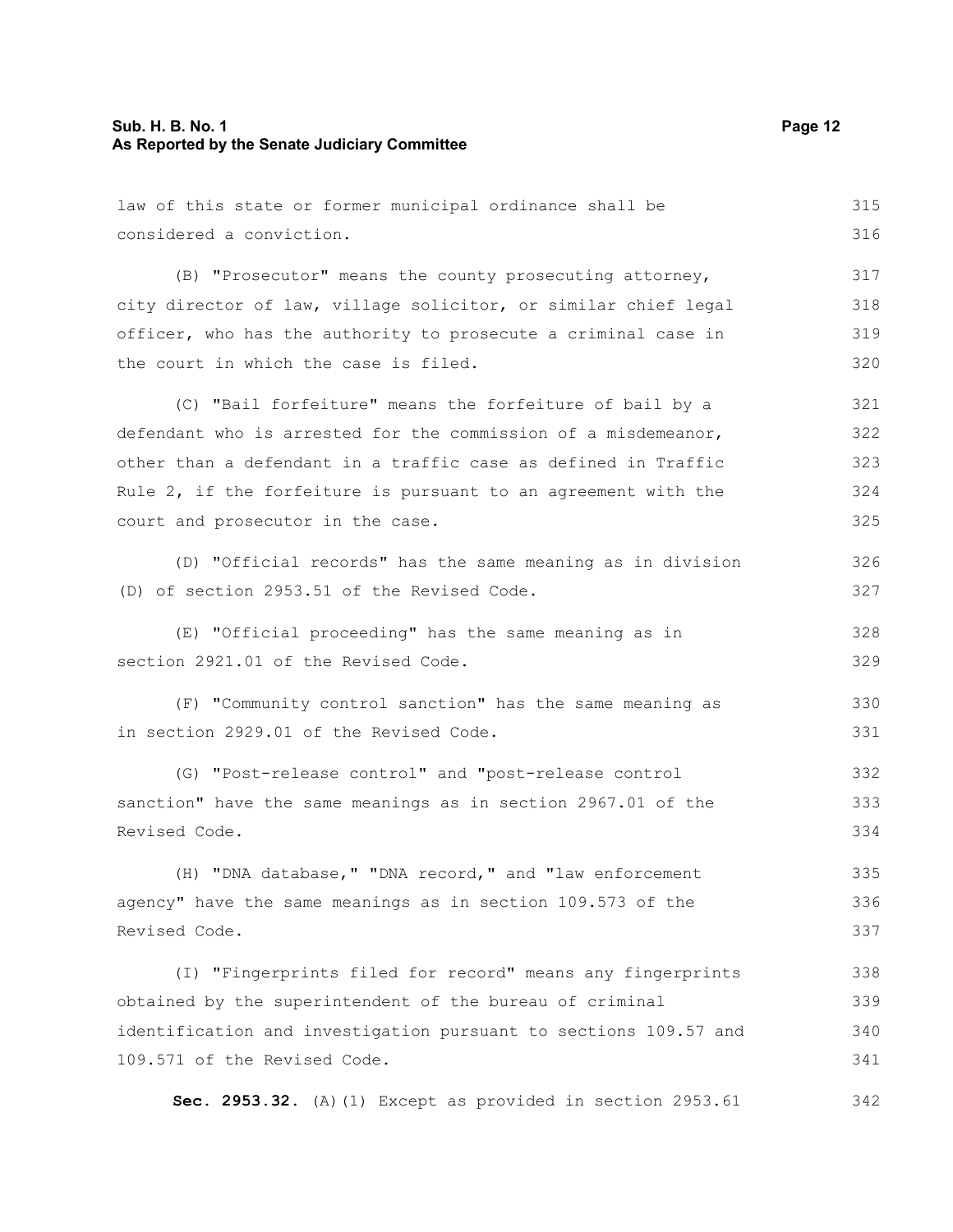#### **Sub. H. B. No. 1 Page 13 As Reported by the Senate Judiciary Committee**

of the Revised Code, an eligible offender may apply to the sentencing court if convicted in this state, or to a court of common pleas if convicted in another state or in a federal court, for the sealing of the record of the case that pertains to the conviction, except for convictions listed under section 2953.36 of the Revised Code. Application may be made at one of the following times: 343 344 345 346 347 348 349

(a) At the expiration of three years after the offender's final discharge if convicted of one a felony of the third degree; 350 351 352

(b) When division  $(A)$   $(1)$   $(a)$  of section 2953.31 of the Revised Code applies to the offender, at the expiration of fouryears after the offender's final discharge if convicted of two felonies, or at the expiration of five years after final discharge if convicted of three, four, or five felonies; 353 354 355 356 357

(c) At the expiration of one year after the offender's final discharge if convicted of a felony of the fourth or fifth degree or a misdemeanor.

(2) Any person who has been arrested for any misdemeanor offense and who has effected a bail forfeiture for the offense charged may apply to the court in which the misdemeanor criminal case was pending when bail was forfeited for the sealing of the record of the case that pertains to the charge. Except as provided in section 2953.61 of the Revised Code, the application may be filed at any time after the expiration of one year from the date on which the bail forfeiture was entered upon the minutes of the court or the journal, whichever entry occurs first. 361 362 363 364 365 366 367 368 369 370

(B) Upon the filing of an application under this section,

358 359 360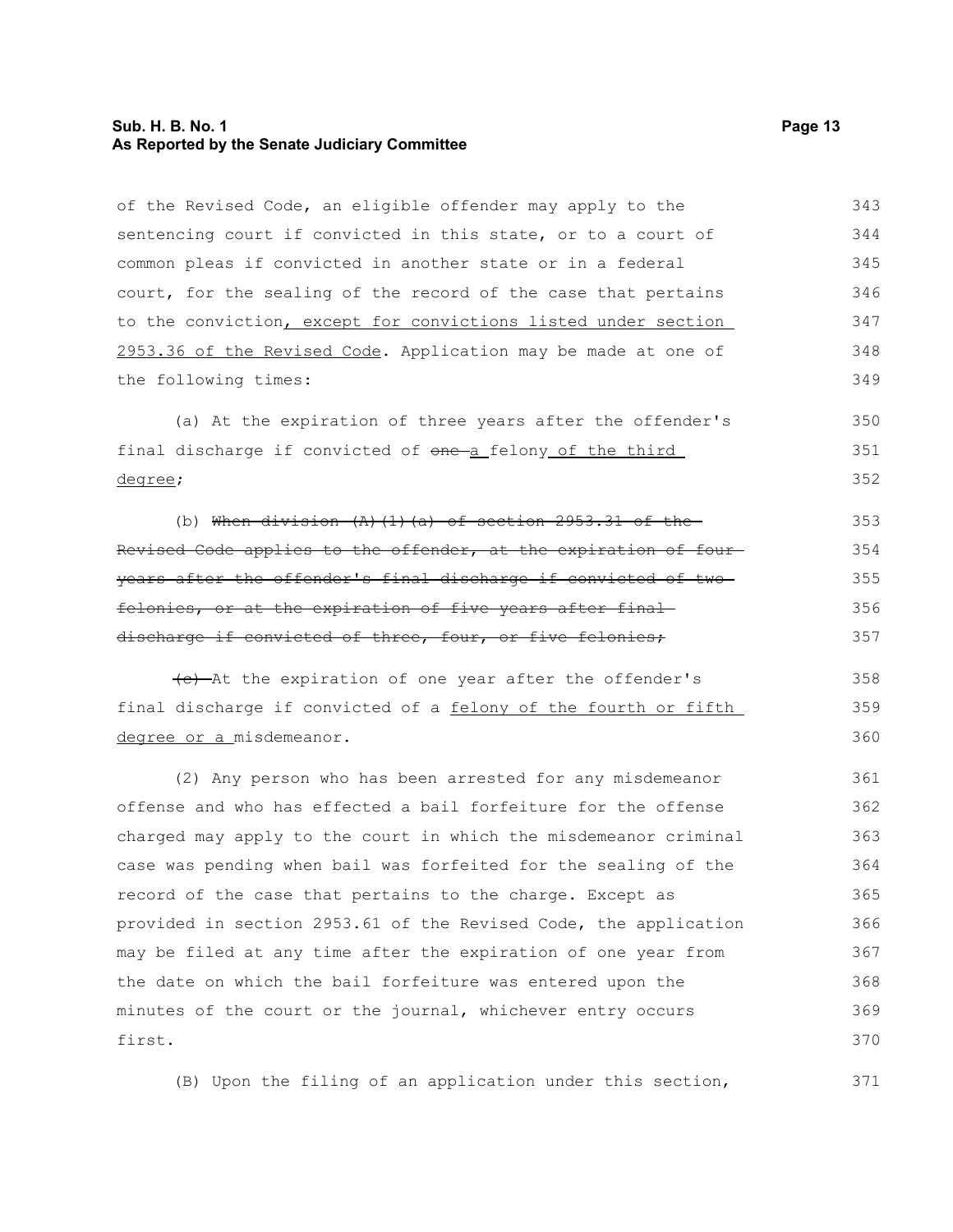#### **Sub. H. B. No. 1 Page 14 As Reported by the Senate Judiciary Committee**

the court shall set a date for a hearing and shall notify the prosecutor for the case of the hearing on the application. The prosecutor may object to the granting of the application by filing an objection with the court prior to the date set for the hearing. The prosecutor shall specify in the objection the reasons for believing a denial of the application is justified. The court shall direct its regular probation officer, a state probation officer, or the department of probation of the county in which the applicant resides to make inquiries and written reports as the court requires concerning the applicant. The probation officer or county department of probation that the court directs to make inquiries concerning the applicant shall determine whether or not the applicant was fingerprinted at the time of arrest or under section 109.60 of the Revised Code. If the applicant was so fingerprinted, the probation officer or county department of probation shall include with the written report a record of the applicant's fingerprints. If the applicant was convicted of or pleaded guilty to a violation of division (A)(2) or (B) of section 2919.21 of the Revised Code, the probation officer or county department of probation that the court directed to make inquiries concerning the applicant shall contact the child support enforcement agency enforcing the applicant's obligations under the child support order to inquire about the offender's compliance with the child support order. 372 373 374 375 376 377 378 379 380 381 382 383 384 385 386 387 388 389 390 391 392 393 394 395

(C)(1) The court shall do each of the following:

(a) Determine whether the applicant is an eligible offender or whether the forfeiture of bail was agreed to by the applicant and the prosecutor in the case. If the applicant applies as an eligible offender pursuant to division (A)(1) of this section and has two or three convictions that result from the same indictment, information, or complaint, from the same 397 398 399 400 401 402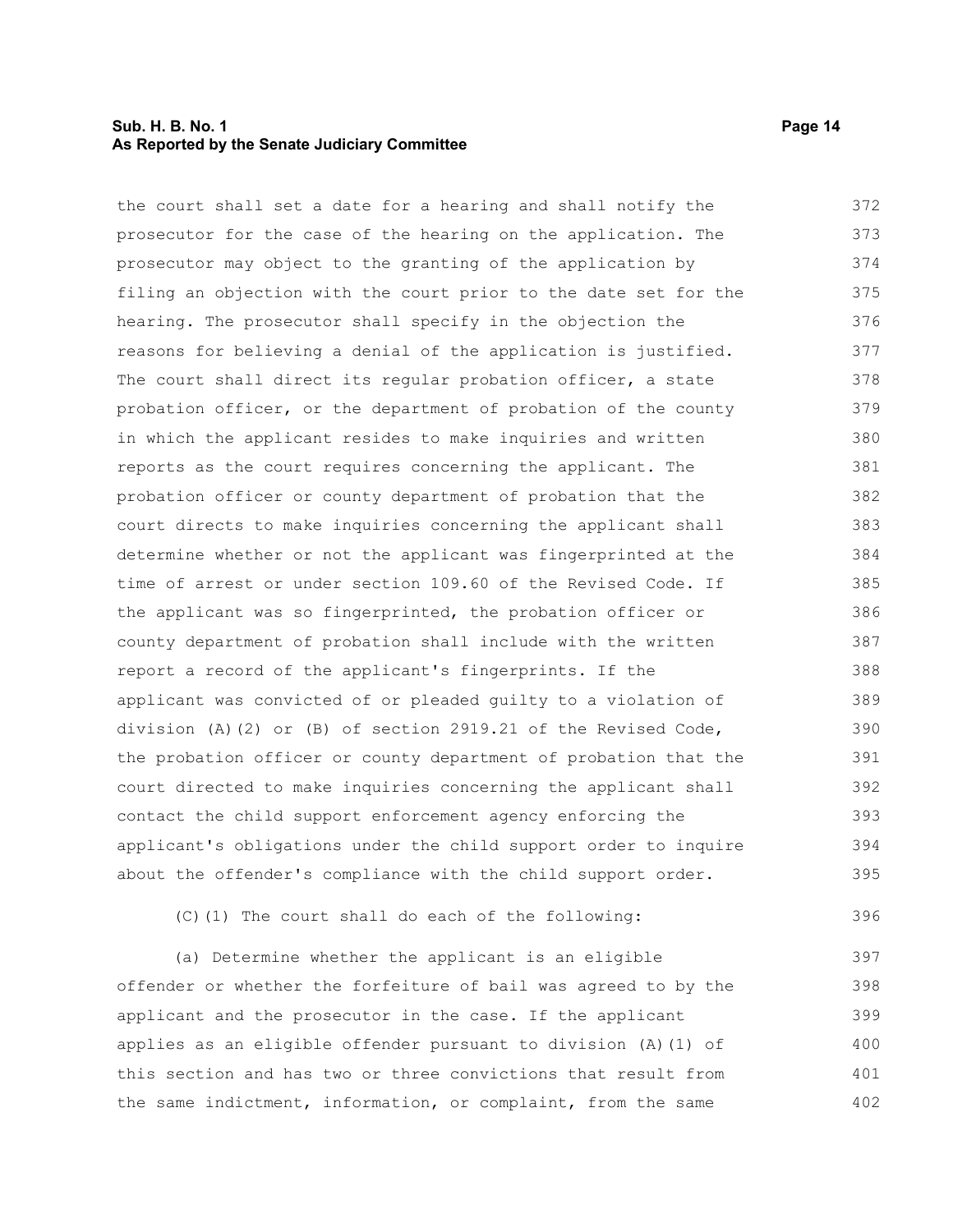#### **Sub. H. B. No. 1 Page 15 As Reported by the Senate Judiciary Committee**

plea of guilty, or from the same official proceeding, and result from related criminal acts that were committed within a threemonth period but do not result from the same act or from offenses committed at the same time, in making its determination under this division, the court initially shall determine whether it is not in the public interest for the two or three convictions to be counted as one conviction. If the court determines that it is not in the public interest for the two or three convictions to be counted as one conviction, the court shall determine that the applicant is not an eligible offender; if the court does not make that determination, the court shall determine that the offender is an eligible offender. 403 404 405 406 407 408 409 410 411 412 413 414 415

(b) Determine whether criminal proceedings are pending against the applicant;

(c) If the applicant is an eligible offender who applies pursuant to division (A)(1) of this section, determine whether the applicant has been rehabilitated to the satisfaction of the court; 417 418 419 420

(d) If the prosecutor has filed an objection in accordance with division (B) of this section, consider the reasons against granting the application specified by the prosecutor in the objection; 421 422 423 424

(e) Weigh the interests of the applicant in having the records pertaining to the applicant's conviction or bail forfeiture sealed against the legitimate needs, if any, of the government to maintain those records. 425 426 427 428

(2) If the court determines, after complying with division (C)(1) of this section, that the applicant is an eligible offender or the subject of a bail forfeiture, that no criminal 429 430 431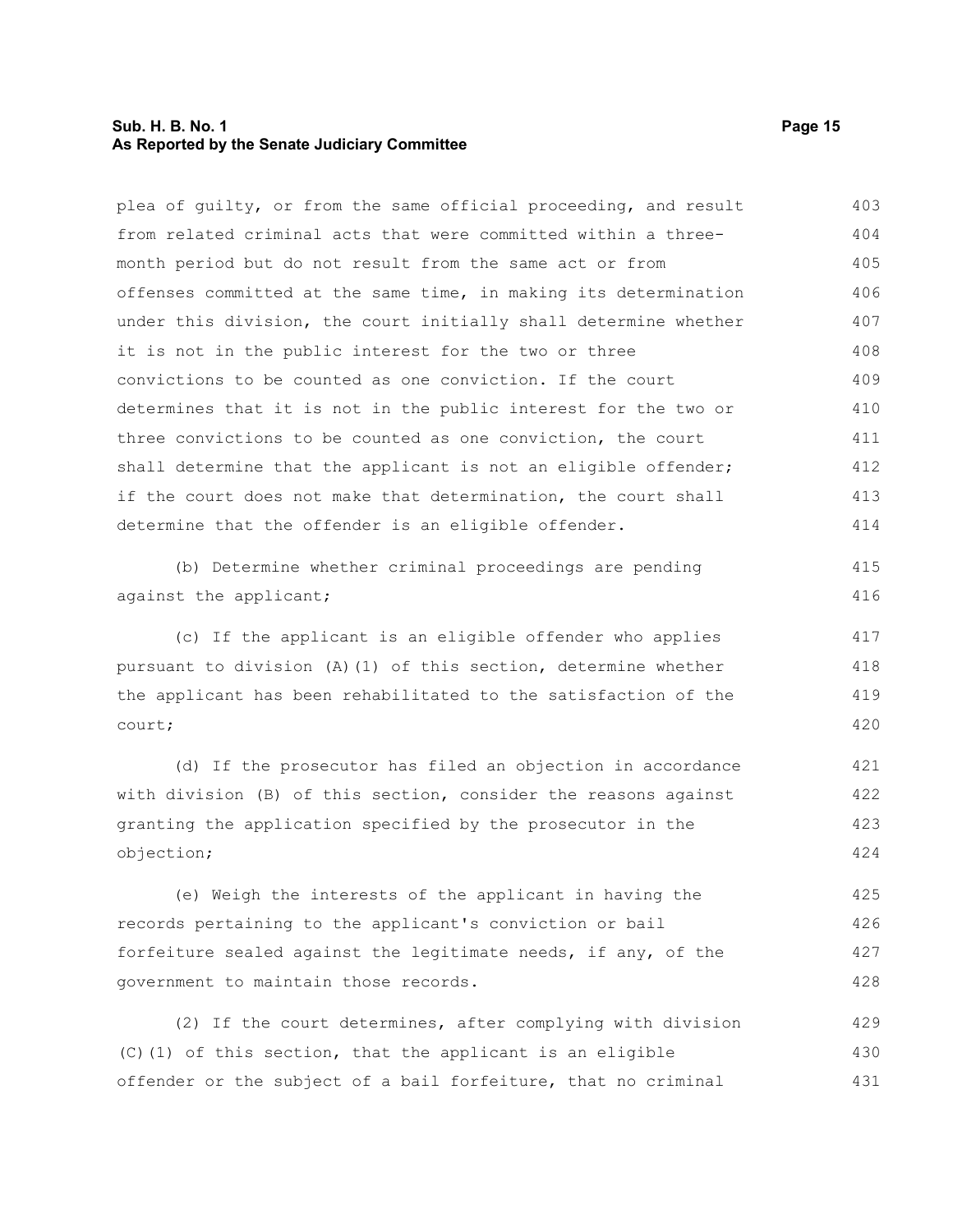#### **Sub. H. B. No. 1** Page 16 **As Reported by the Senate Judiciary Committee**

| proceeding is pending against the applicant, that the interests            | 432 |
|----------------------------------------------------------------------------|-----|
| of the applicant in having the records pertaining to the                   | 433 |
| applicant's conviction or bail forfeiture sealed are not                   | 434 |
| outweighed by any legitimate governmental needs to maintain                | 435 |
| those records, and that the rehabilitation of an applicant who             | 436 |
| is an eligible offender applying pursuant to division (A) (1) of           | 437 |
| this section has been attained to the satisfaction of the court,           | 438 |
| the court, except as provided in division $(C)$ $(4)$ , $(G)$ , $(H)$ , or | 439 |
| (I) of this section, shall order all official records of the               | 440 |
| case that pertain to the conviction or bail forfeiture sealed              | 441 |
| and, except as provided in division (F) of this section, all               | 442 |
| index references to the case that pertain to the conviction or             | 443 |
| bail forfeiture deleted and, in the case of bail forfeitures,              | 444 |
| shall dismiss the charges in the case. The proceedings in the              | 445 |
| case that pertain to the conviction or bail forfeiture shall be            | 446 |
| considered not to have occurred and the conviction or bail                 | 447 |
| forfeiture of the person who is the subject of the proceedings             | 448 |
| shall be sealed, except that upon conviction of a subsequent               | 449 |
| offense, the sealed record of prior conviction or bail                     | 450 |
| forfeiture may be considered by the court in determining the               | 451 |
| sentence or other appropriate disposition, including the relief            | 452 |
| provided for in sections 2953.31 to 2953.33 of the Revised Code.           | 453 |
| (3) An applicant may request the sealing of the records of                 | 454 |
| more than one case in a single application under this section.             | 455 |
| Upon the filing of an application under this section, the                  | 456 |
| applicant, unless indigent, shall pay a fee of fifty dollars,              | 457 |
| regardless of the number of records the application requests to            | 458 |

regardless of the number of records the application requests to have sealed. The court shall pay thirty dollars of the fee into the state treasury, with fifteen dollars of that amount credited to the attorney general reimbursement fund created by section 109.11 of the Revised Code. It shall pay twenty dollars of the 458 459 460 461 462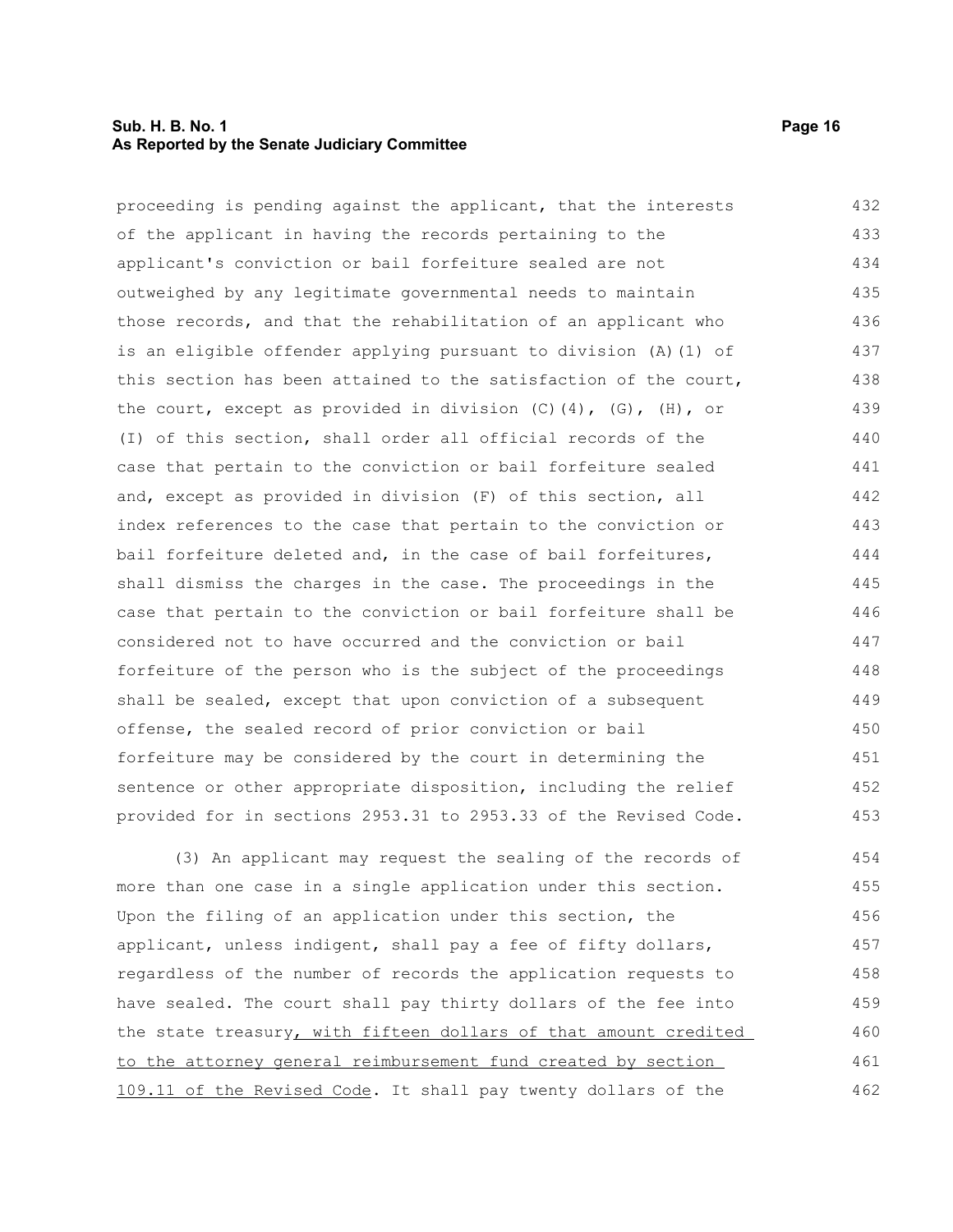#### **Sub. H. B. No. 1 Page 17 As Reported by the Senate Judiciary Committee**

fee into the county general revenue fund if the sealed conviction or bail forfeiture was pursuant to a state statute, or into the general revenue fund of the municipal corporation involved if the sealed conviction or bail forfeiture was pursuant to a municipal ordinance. 463 464 465 466 467

(4) If the court orders the official records pertaining to the case sealed, the court shall do one of the following:

(a) If the applicant was fingerprinted at the time of arrest or under section 109.60 of the Revised Code and the record of the applicant's fingerprints was provided to the court under division (B) of this section, forward a copy of the sealing order and the record of the applicant's fingerprints to the bureau of criminal identification and investigation. 470 471 472 473 474 475

(b) If the applicant was not fingerprinted at the time of arrest or under section 109.60 of the Revised Code, or the record of the applicant's fingerprints was not provided to the court under division (B) of this section, but fingerprinting was required for the offense, order the applicant to appear before a sheriff to have the applicant's fingerprints taken according to the fingerprint system of identification on the forms furnished by the superintendent of the bureau of criminal identification and investigation. The sheriff shall forward the applicant's fingerprints to the court. The court shall forward the applicant's fingerprints and a copy of the sealing order to the bureau of criminal identification and investigation. 476 477 478 479 480 481 482 483 484 485 486 487

Failure of the court to order fingerprints at the time of sealing does not constitute a reversible error. 488 489

(D) Inspection of the sealed records included in the order may be made only by the following persons or for the following 490 491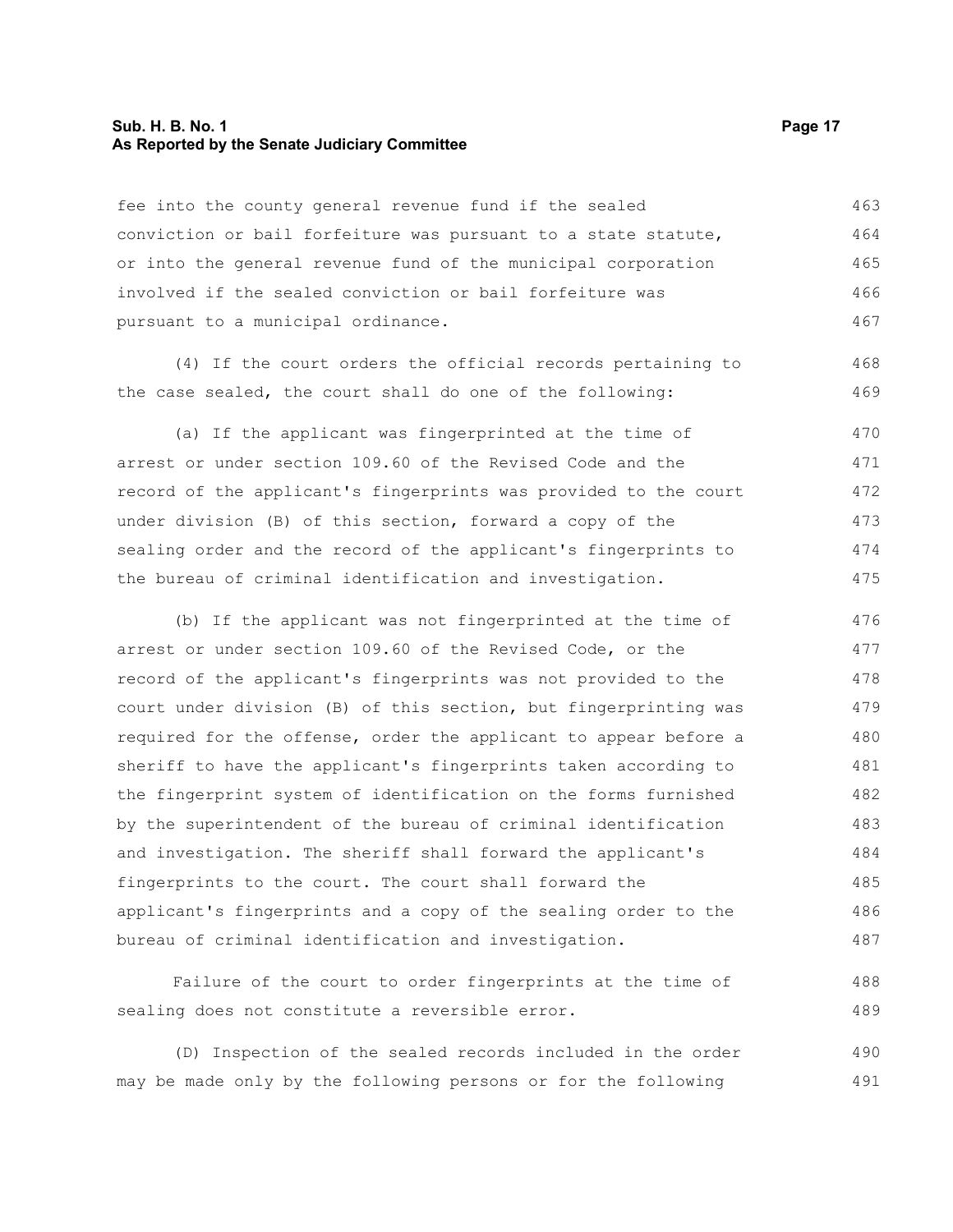#### **Sub. H. B. No. 1 Page 18 As Reported by the Senate Judiciary Committee**

purposes: (1) By a law enforcement officer or prosecutor, or the assistants of either, to determine whether the nature and character of the offense with which a person is to be charged would be affected by virtue of the person's previously having been convicted of a crime; (2) By the parole or probation officer of the person who

is the subject of the records, for the exclusive use of the officer in supervising the person while on parole or under a community control sanction or a post-release control sanction, and in making inquiries and written reports as requested by the court or adult parole authority; 498 499 500 501 502 503

(3) Upon application by the person who is the subject of the records, by the persons named in the application; 504 505

(4) By a law enforcement officer who was involved in the case, for use in the officer's defense of a civil action arising out of the officer's involvement in that case; 506 507 508

(5) By a prosecuting attorney or the prosecuting attorney's assistants, to determine a defendant's eligibility to enter a pre-trial diversion program established pursuant to section 2935.36 of the Revised Code; 509 510 511 512

(6) By any law enforcement agency or any authorized employee of a law enforcement agency or by the department of rehabilitation and correction or department of youth services as part of a background investigation of a person who applies for employment with the agency or with the department; 513 514 515 516 517

(7) By any law enforcement agency or any authorized employee of a law enforcement agency, for the purposes set forth in, and in the manner provided in, section 2953.321 of the 518 519 520

492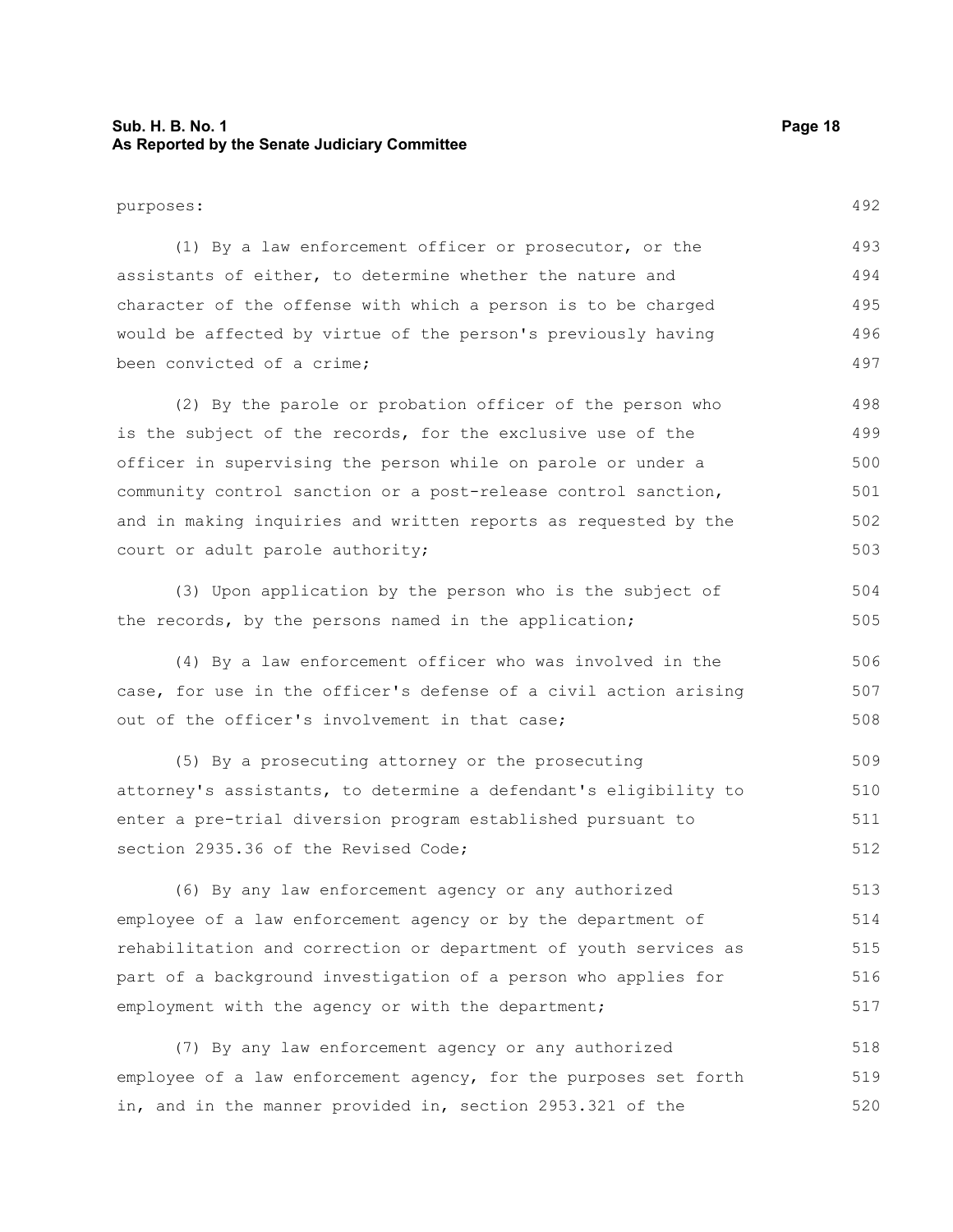### **Sub. H. B. No. 1 Page 19 As Reported by the Senate Judiciary Committee**

| Revised Code;                                                    | 521 |
|------------------------------------------------------------------|-----|
| (8) By the bureau of criminal identification and                 | 522 |
| investigation or any authorized employee of the bureau for the   | 523 |
| purpose of providing information to a board or person pursuant   | 524 |
| to division (F) or (G) of section 109.57 of the Revised Code;    | 525 |
| (9) By the bureau of criminal identification and                 | 526 |
| investigation or any authorized employee of the bureau for the   | 527 |
| purpose of performing a criminal history records check on a      | 528 |
| person to whom a certificate as prescribed in section 109.77 of  | 529 |
| the Revised Code is to be awarded;                               | 530 |
| (10) By the bureau of criminal identification and                | 531 |
| investigation or any authorized employee of the bureau for the   | 532 |
| purpose of conducting a criminal records check of an individual  | 533 |
| pursuant to division (B) of section 109.572 of the Revised Code  | 534 |
| that was requested pursuant to any of the sections identified in | 535 |
| division (B) (1) of that section;                                | 536 |
| (11) By the bureau of criminal identification and                | 537 |
| investigation, an authorized employee of the bureau, a sheriff,  | 538 |
| or an authorized employee of a sheriff in connection with a      | 539 |
| criminal records check described in section 311.41 of the        | 540 |
| Revised Code;                                                    | 541 |
| (12) By the attorney general or an authorized employee of        | 542 |
| the attorney general or a court for purposes of determining a    | 543 |
| person's classification pursuant to Chapter 2950. of the Revised | 544 |
| Code;                                                            | 545 |

(13) By a court, the registrar of motor vehicles, a prosecuting attorney or the prosecuting attorney's assistants, or a law enforcement officer for the purpose of assessing points against a person under section 4510.036 of the Revised Code or 546 547 548 549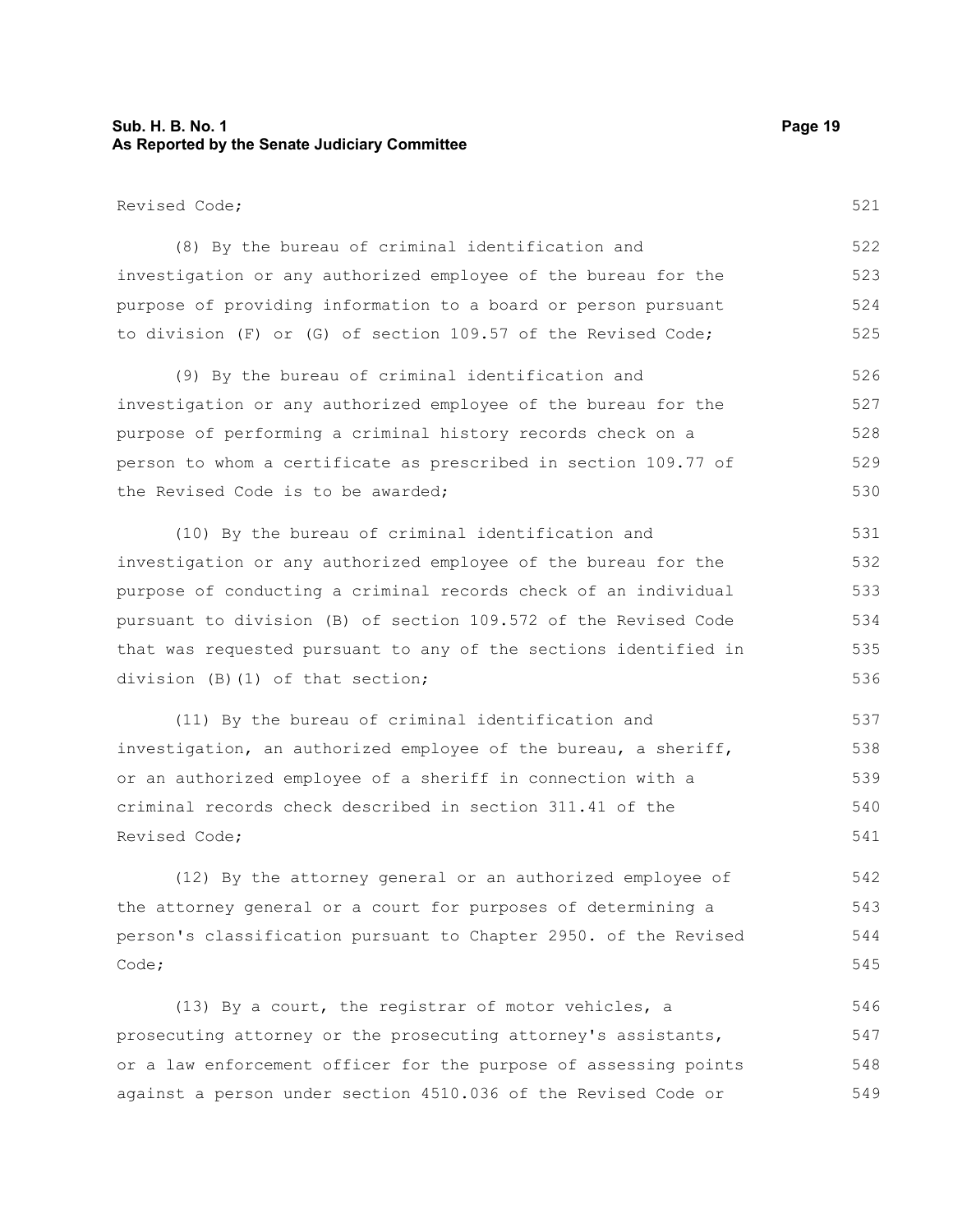#### **Sub. H. B. No. 1 Page 20 As Reported by the Senate Judiciary Committee**

```
for taking action with regard to points assessed.
```
When the nature and character of the offense with which a person is to be charged would be affected by the information, it may be used for the purpose of charging the person with an offense. 551 552 553 554

(E) In any criminal proceeding, proof of any otherwise admissible prior conviction may be introduced and proved, notwithstanding the fact that for any such prior conviction an order of sealing previously was issued pursuant to sections 2953.31 to 2953.36 of the Revised Code. 555 556 557 558 559

(F) The person or governmental agency, office, or department that maintains sealed records pertaining to convictions or bail forfeitures that have been sealed pursuant to this section may maintain a manual or computerized index to the sealed records. The index shall contain only the name of, and alphanumeric identifiers that relate to, the persons who are the subject of the sealed records, the word "sealed," and the name of the person, agency, office, or department that has custody of the sealed records, and shall not contain the name of the crime committed. The index shall be made available by the person who has custody of the sealed records only for the purposes set forth in divisions (C), (D), and (E) of this section. 560 561 562 563 564 565 566 567 568 569 570 571 572

(G) Notwithstanding any provision of this section or section 2953.33 of the Revised Code that requires otherwise, a board of education of a city, local, exempted village, or joint vocational school district that maintains records of an individual who has been permanently excluded under sections 3301.121 and 3313.662 of the Revised Code is permitted to maintain records regarding a conviction that was used as the 573 574 575 576 577 578 579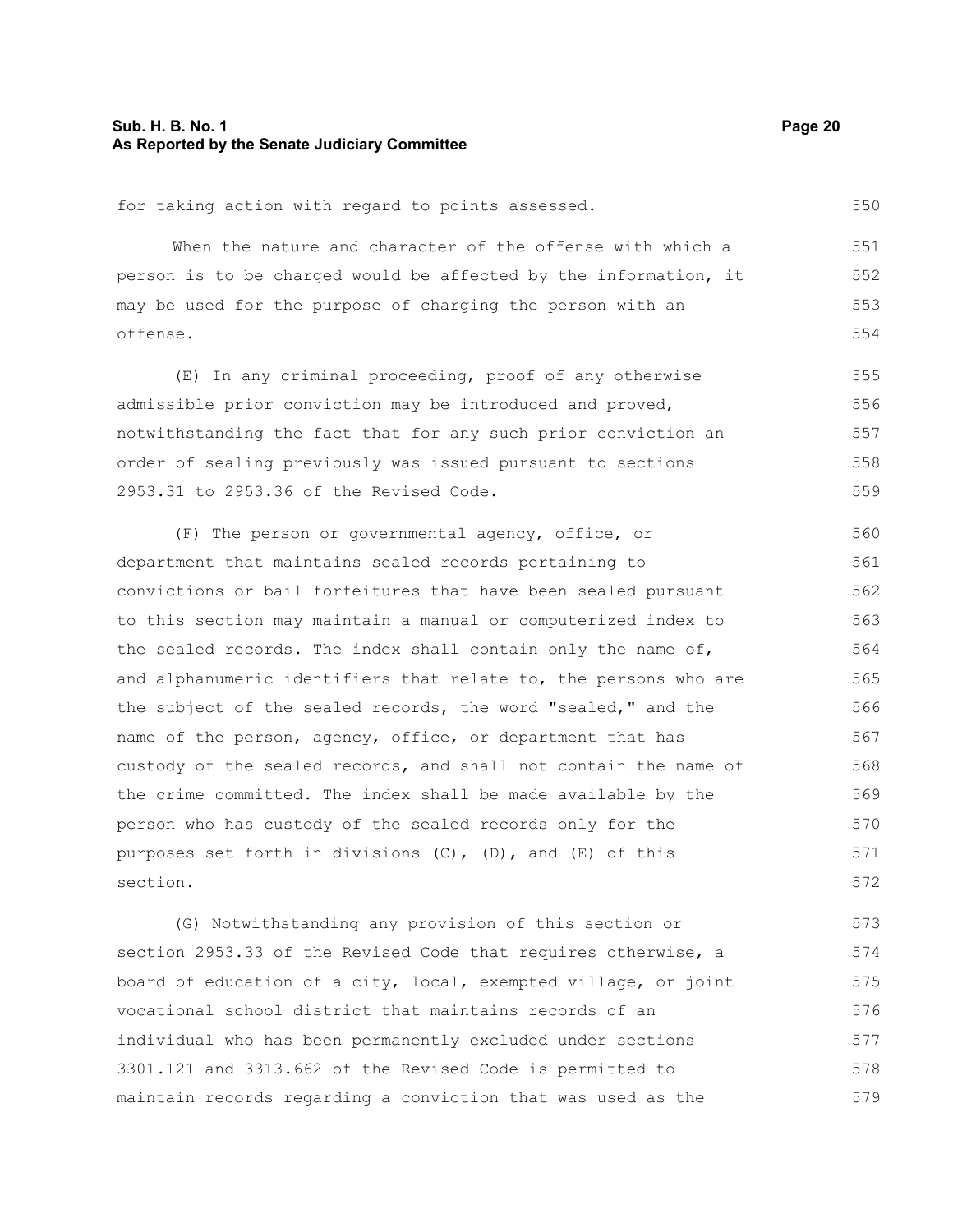#### **Sub. H. B. No. 1 Page 21 As Reported by the Senate Judiciary Committee**

basis for the individual's permanent exclusion, regardless of a court order to seal the record. An order issued under this section to seal the record of a conviction does not revoke the adjudication order of the superintendent of public instruction to permanently exclude the individual who is the subject of the sealing order. An order issued under this section to seal the record of a conviction of an individual may be presented to a district superintendent as evidence to support the contention that the superintendent should recommend that the permanent exclusion of the individual who is the subject of the sealing order be revoked. Except as otherwise authorized by this division and sections 3301.121 and 3313.662 of the Revised Code, any school employee in possession of or having access to the sealed conviction records of an individual that were the basis of a permanent exclusion of the individual is subject to section 2953.35 of the Revised Code. 580 581 582 583 584 585 586 587 588 589 590 591 592 593 594 595

(H) For purposes of sections 2953.31 to 2953.36 of the Revised Code, DNA records collected in the DNA database and fingerprints filed for record by the superintendent of the bureau of criminal identification and investigation shall not be sealed unless the superintendent receives a certified copy of a final court order establishing that the offender's conviction has been overturned. For purposes of this section, a court order is not "final" if time remains for an appeal or application for discretionary review with respect to the order. 596 597 598 599 600 601 602 603 604

(I) The sealing of a record under this section does not affect the assessment of points under section 4510.036 of the Revised Code and does not erase points assessed against a person as a result of the sealed record. 605 606 607 608

**Section 2.** That existing sections 109.11, 2951.041,